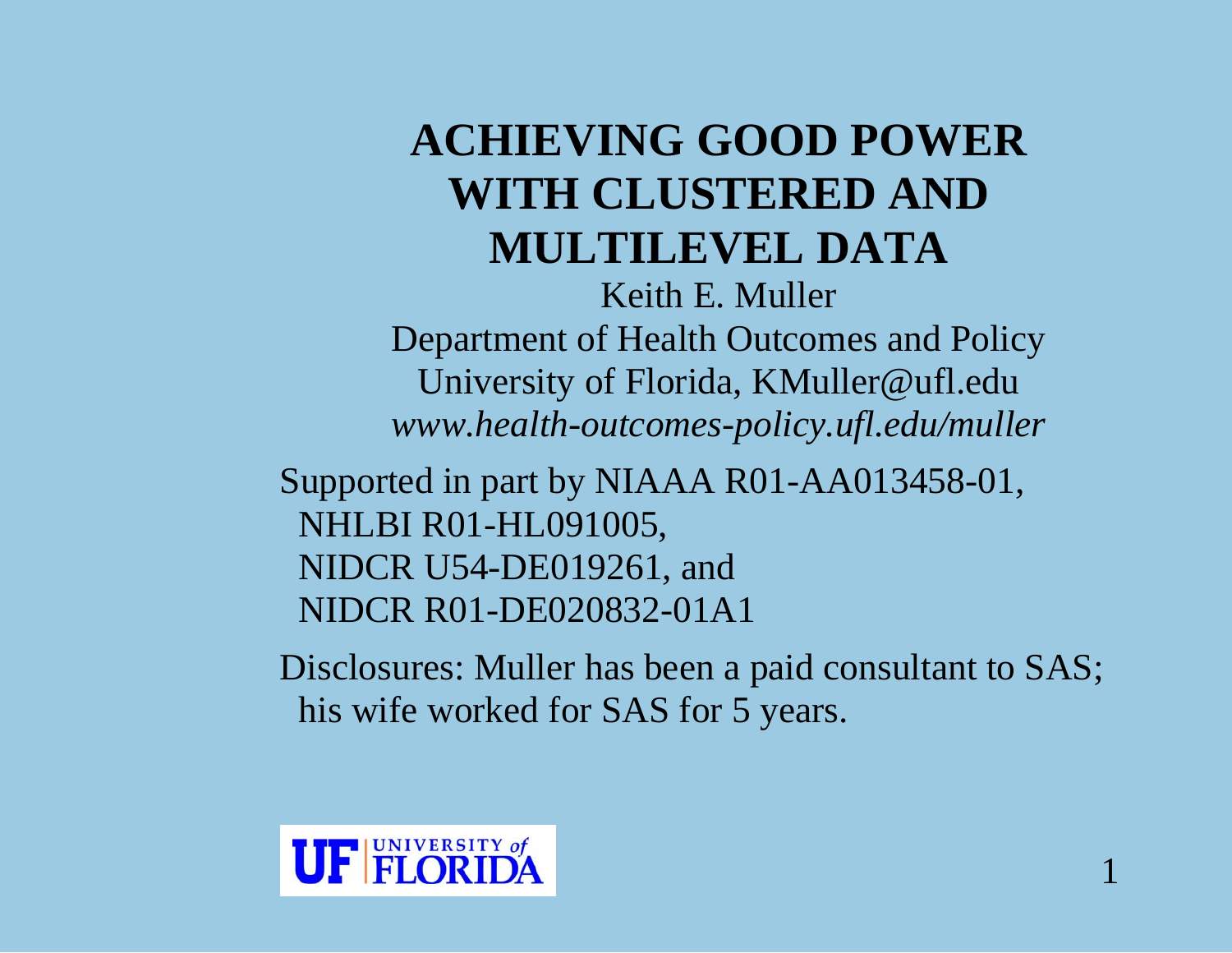**1. Recognizing the Challenge**

**2. Achieving Good Power**

**3. Overview of Using GLIMMPSE Software**

Bibliography

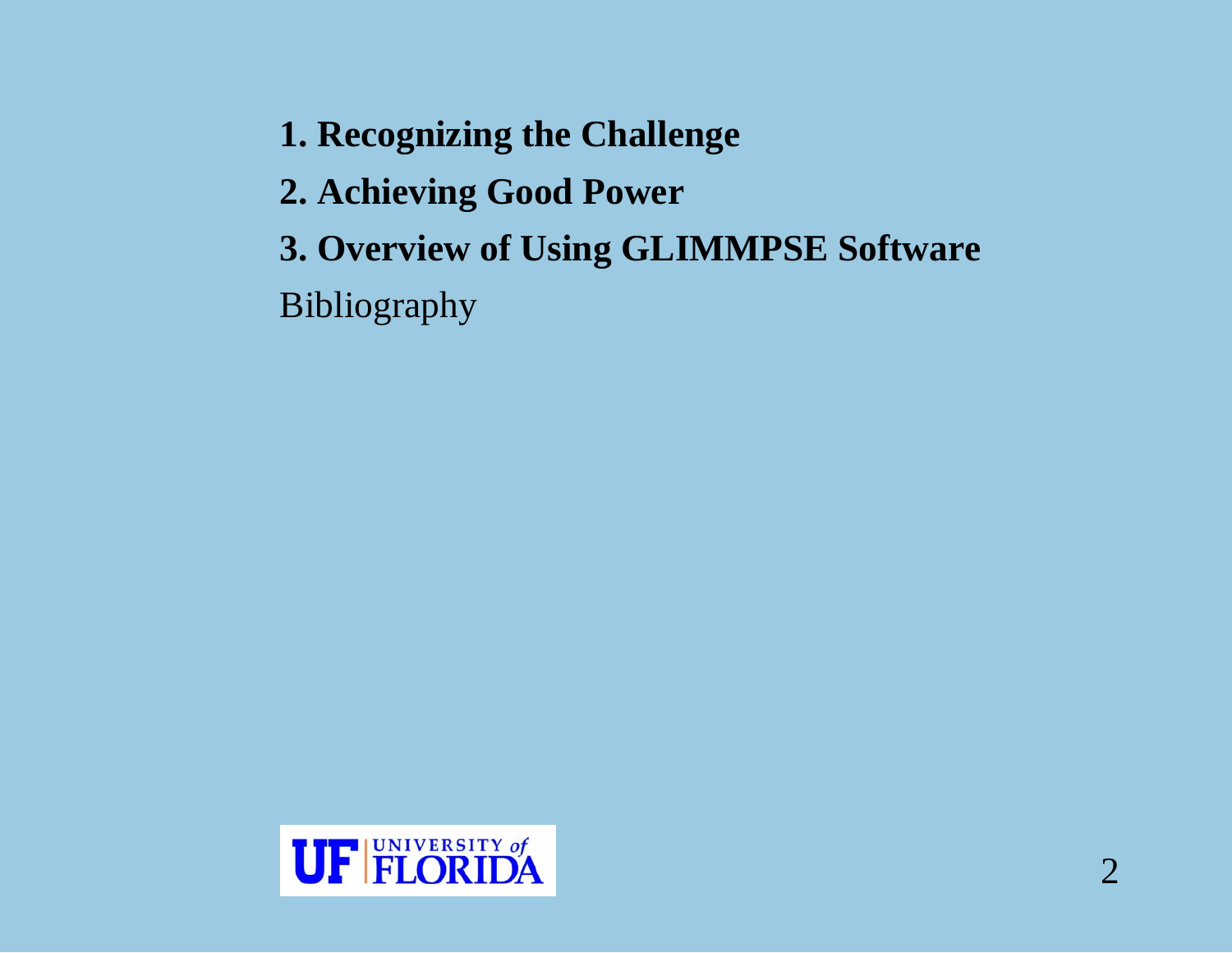## **1. Recognizing the Challenge**

#### *1.1 Motivation*

Cluster and multilevel sampling can help:

More sensitivity (power)

Lower costs (recruit fewer participants)

Cluster and multilevel sampling can hinder: Improper analysis usually underestimates variance and inflates type I error rate.

*Need to know when and how to use to gain the advantages and avoid the problems.*

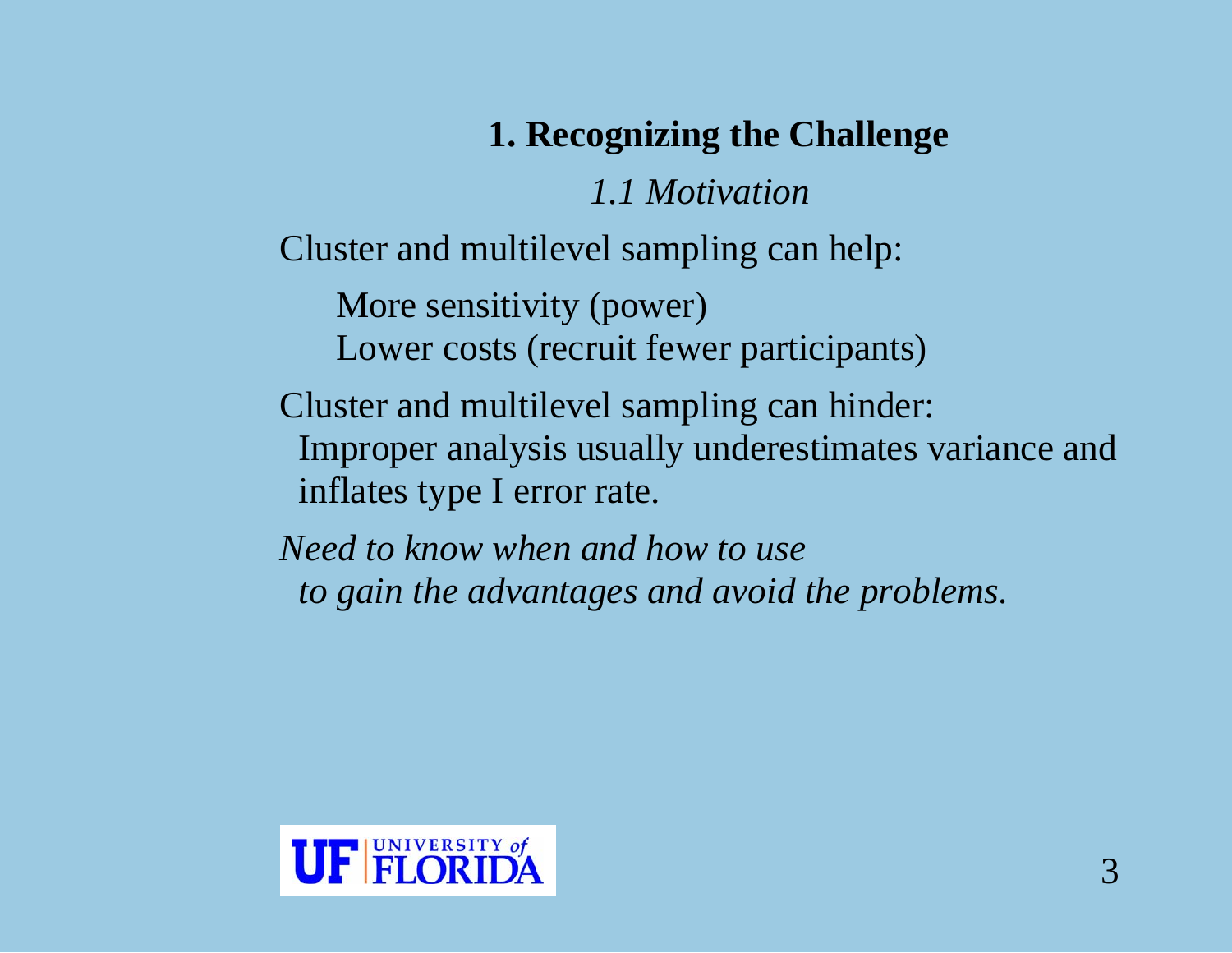*1.2 Definitions* All of Statistics: estimation and inference (testing) Intervention study: modeling relationships (estimation) and testing hypotheses  $Response = f(predictor)$ With random assignment to treatment, Dependent  $= f$ (independent) Statistical model:  $Respose = f(predictor) + error$ 

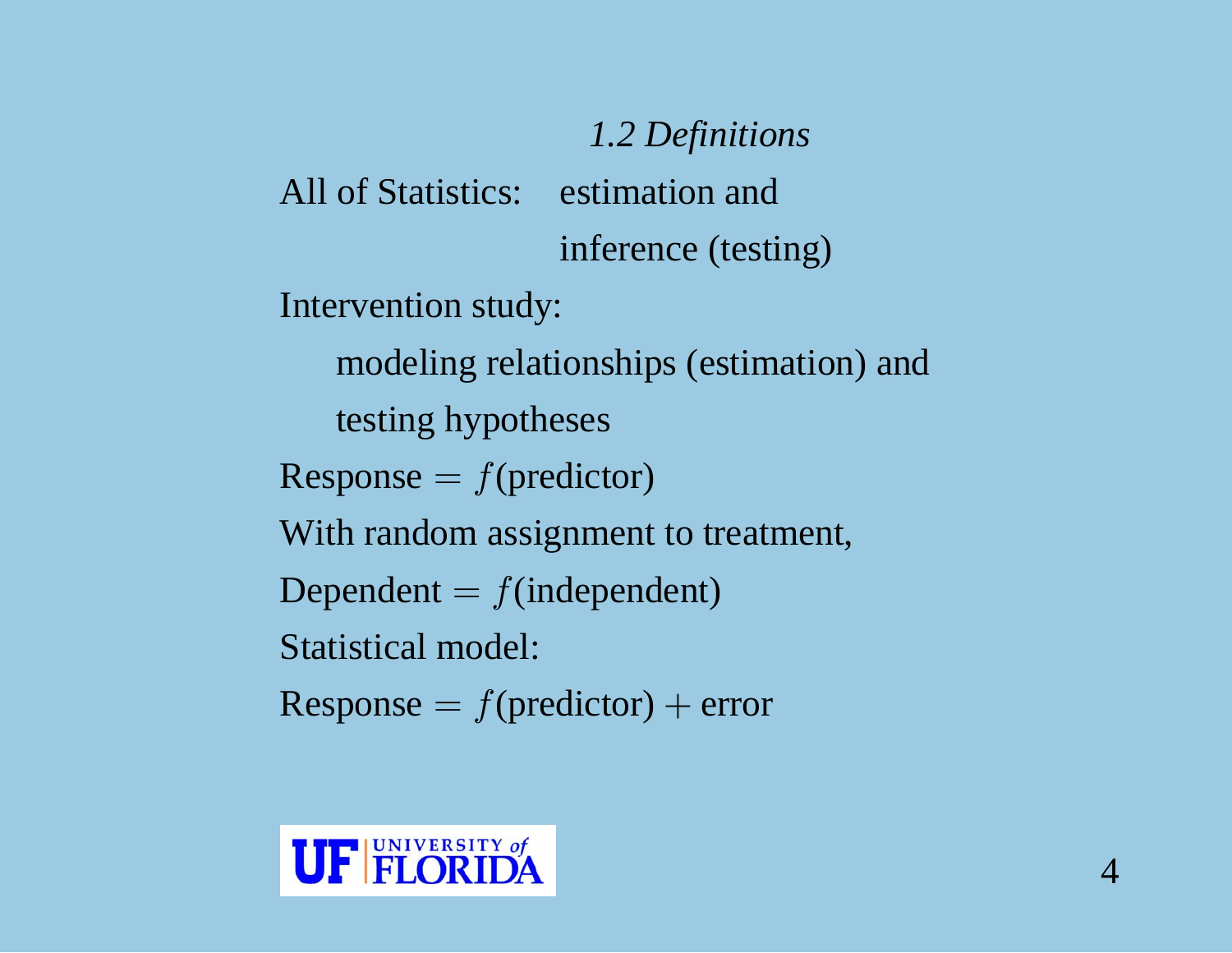```
Statistical model:
response = f(predictor) + error
```
Responses:  $Y$  variables Predictors:  $X$  variables Errors:  $E$  $Y = f(X) + E$ 

Error Variance:

"job security for statisticians"

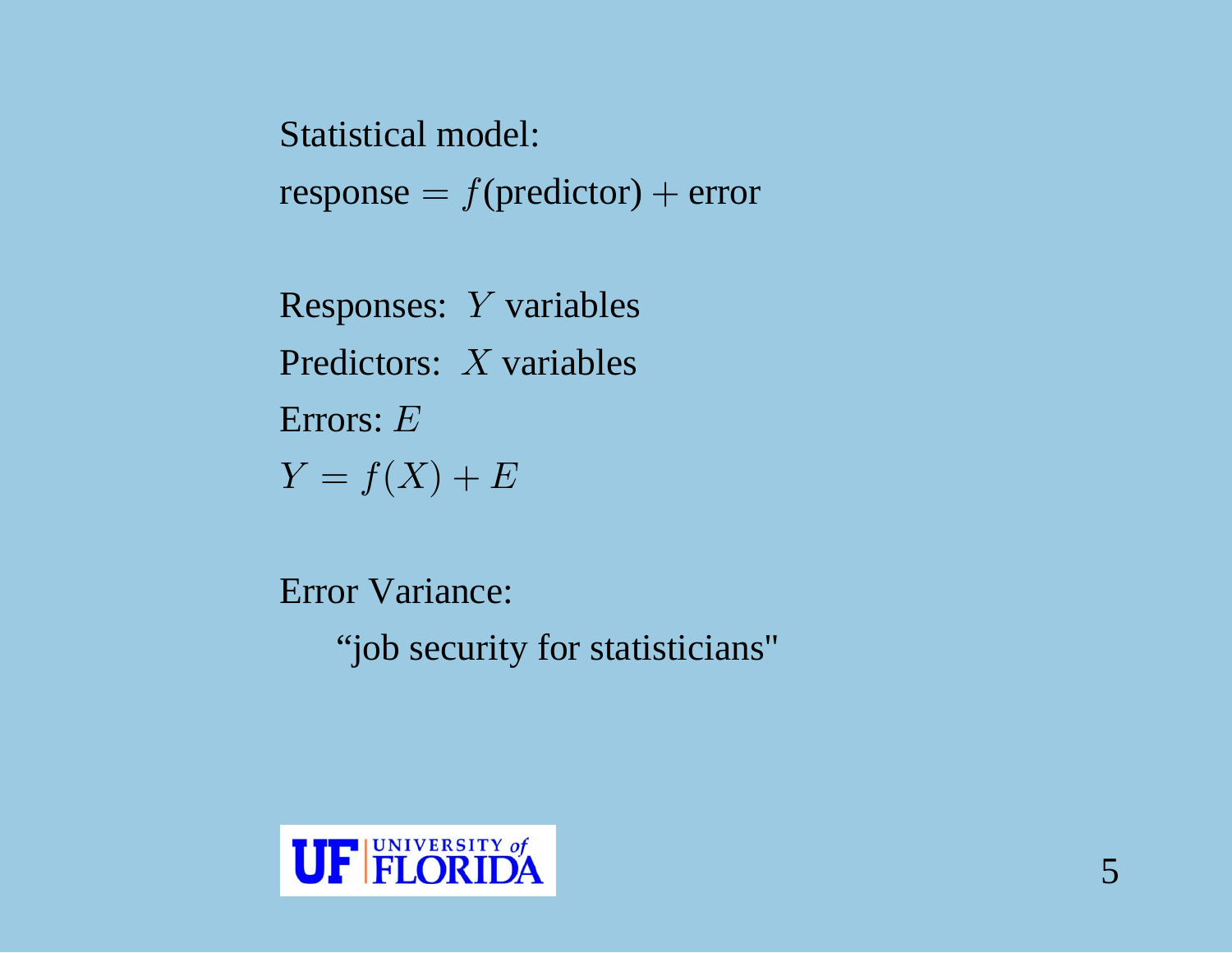# *1.3 Diagnostic Questions Question 1: How Many Variables?*

| # responses | # predictors Model |                |
|-------------|--------------------|----------------|
|             |                    | univariate     |
|             | many               | multi-variable |
| many        |                    | multivariate   |
| many        | many               | multivariate   |

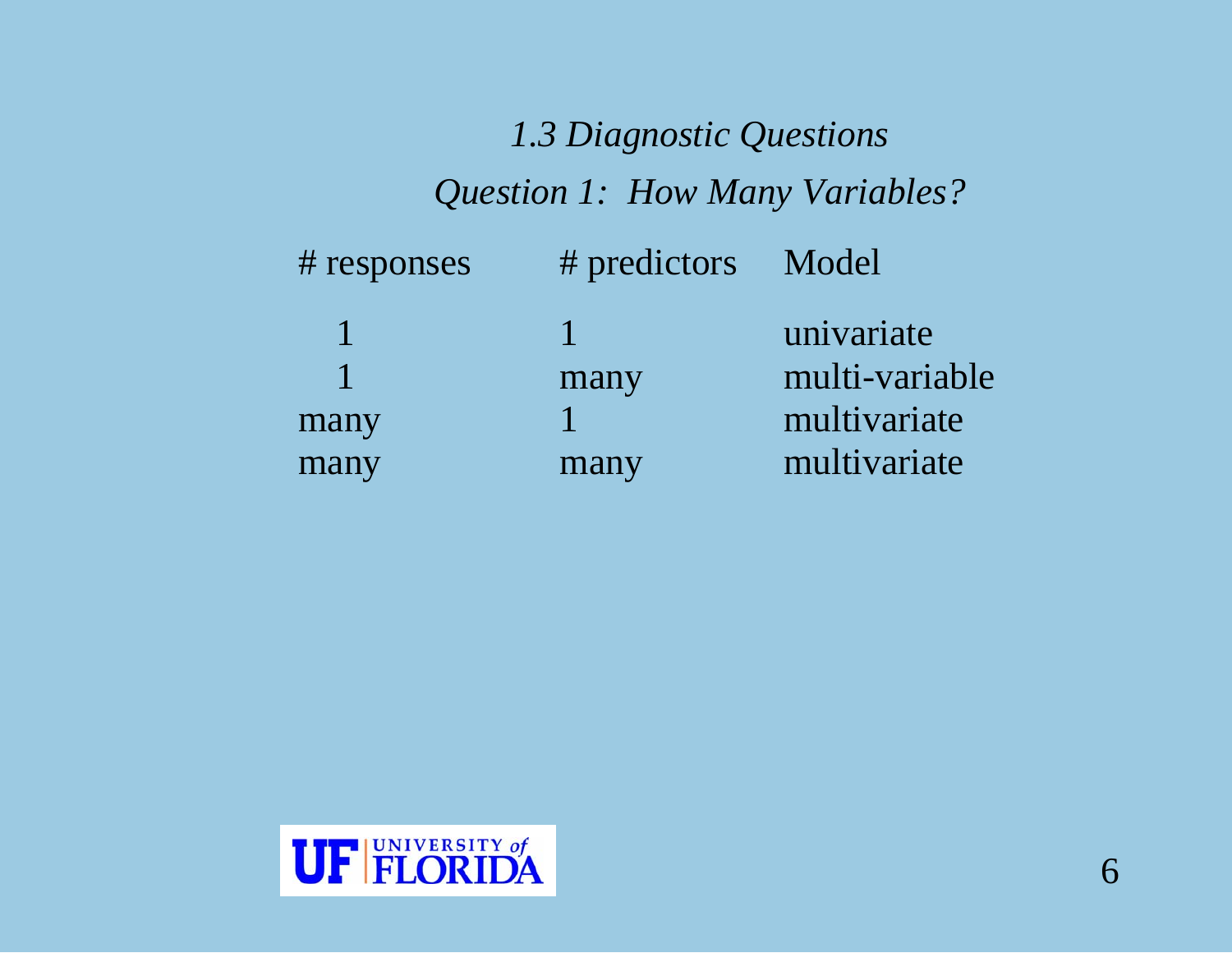Same  $Y$ , many times: Multivariate, and also Repeated Measures (REPM) Measures between sampling units (person, machine, hospital . . .) are independent. Measures within (repeated measures: "Time," limb, organ, . . .) are not independent (correlated).

Many distinct  $Y$ 's, many times: doubly multivariate, collections of repeated measures

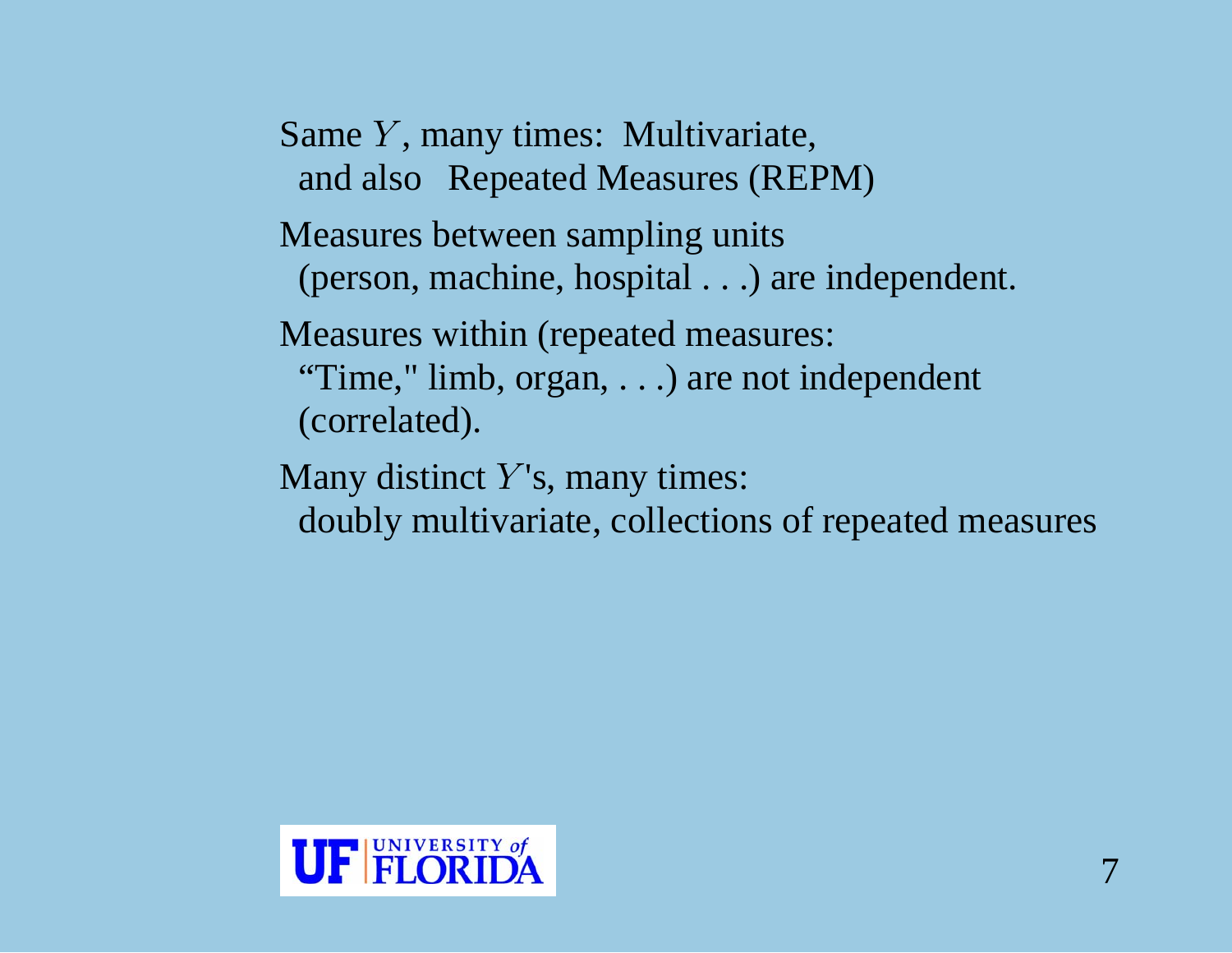Independent observations

versus

Multivariate (many  $Y$ 's) Repeated Measures Correlated observations Non-independent observa Multivariate (many Y's)<br>Repeated Measures<br>Correlated observations<br>Non-independent observations  $\,$ tions

Emphasize: statistics different! Improper analysis can severely bias results

Theory same for multivariate and REPM while interpretation and analysis differ.

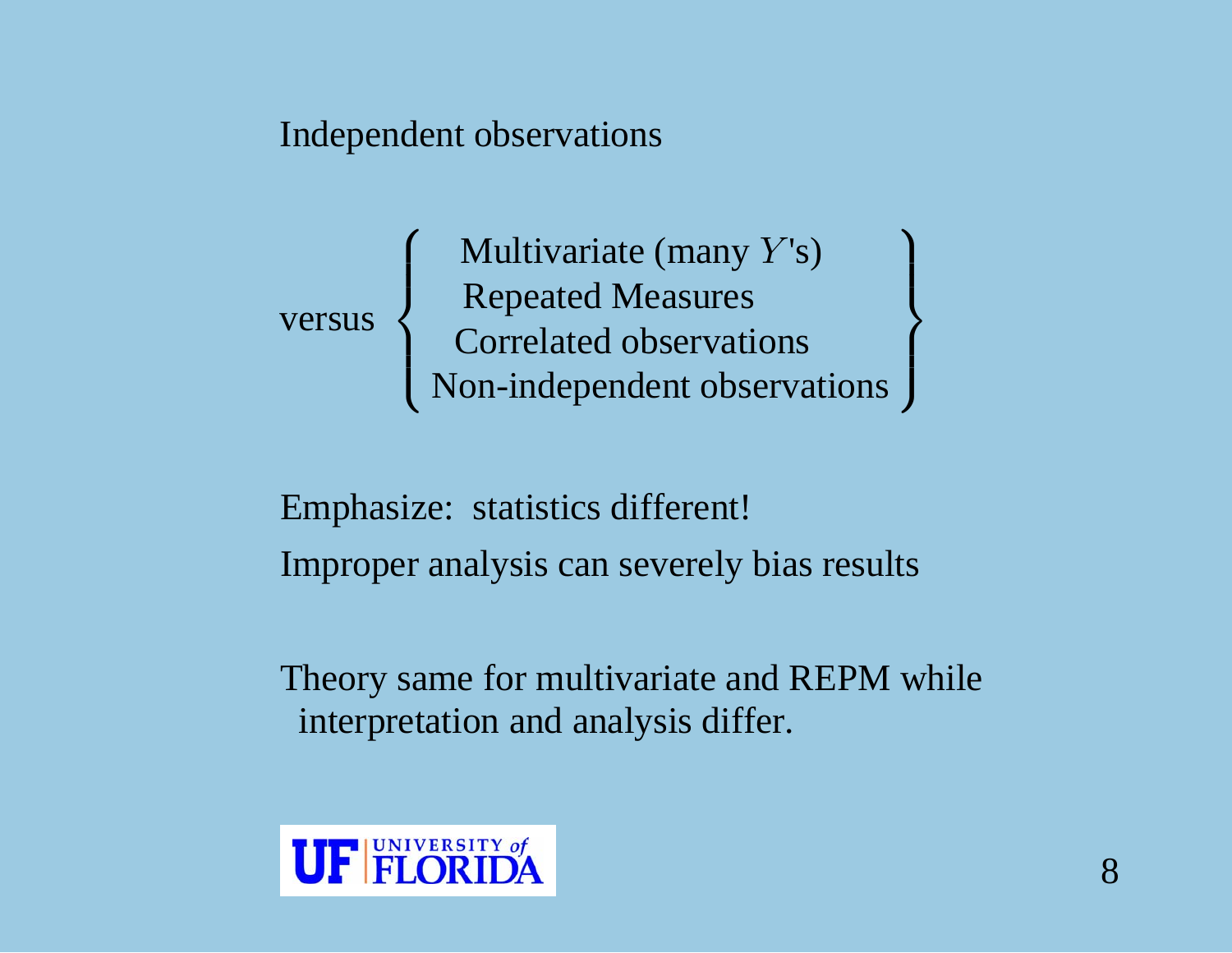#### *Question 2: Variable Types?*

Scale Data (Error Distribution)

Nominal: Dichotomous Polychotomous Ordered Categorical

Ordinal Order with infinitely many values.

Interval Gaussian Ratio Non-Gaussian Continuous

Inaccuracy in small sample inference for most methods.

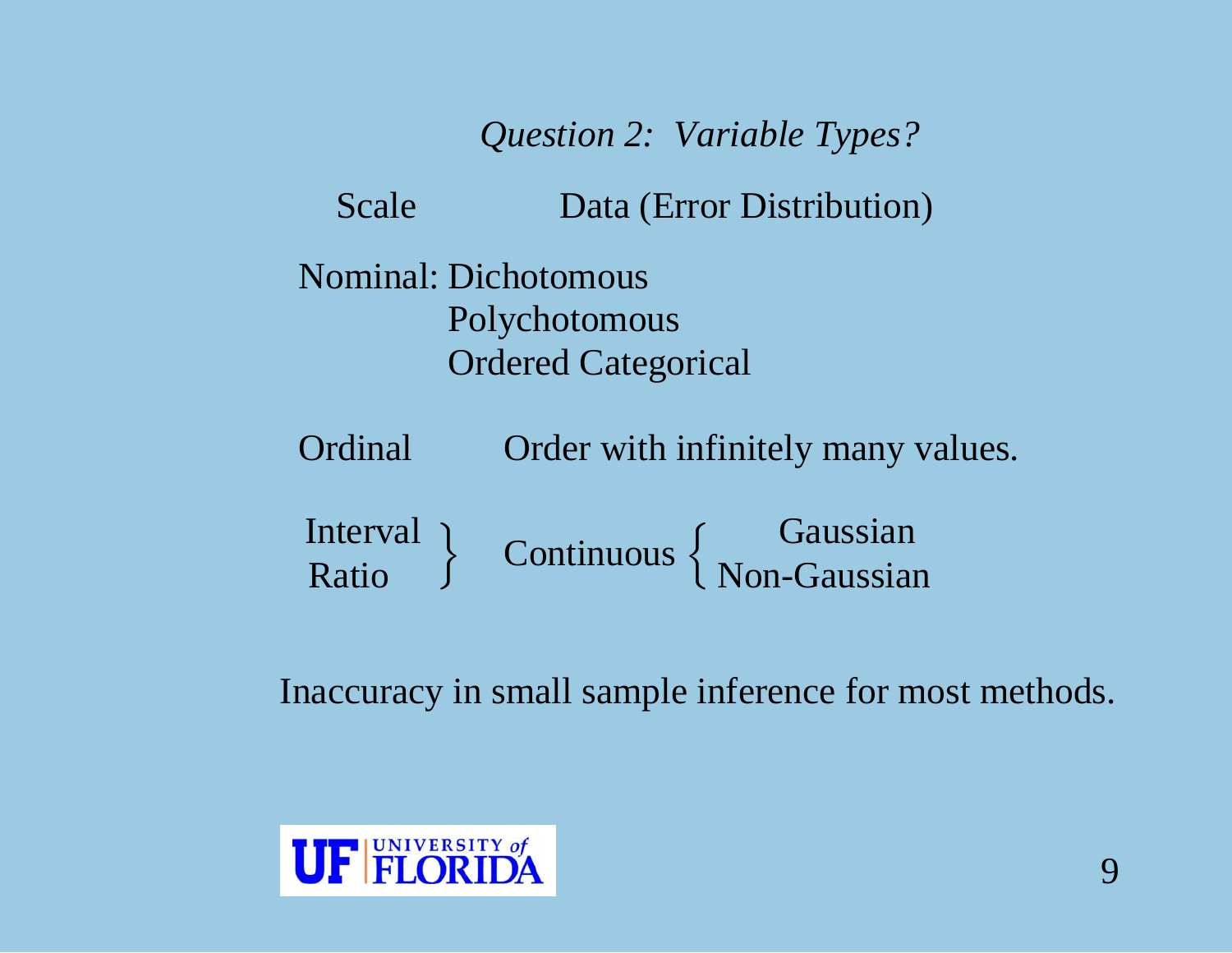*Question 3: Sampling Pattern?*

| Design                 | #Times |   | # Indep. Timing |  |
|------------------------|--------|---|-----------------|--|
|                        |        |   | Sampling        |  |
|                        |        |   | Units           |  |
| <b>Cross Sectional</b> | one    | N |                 |  |

Everything else: not cross sectional, multivariate in some sense

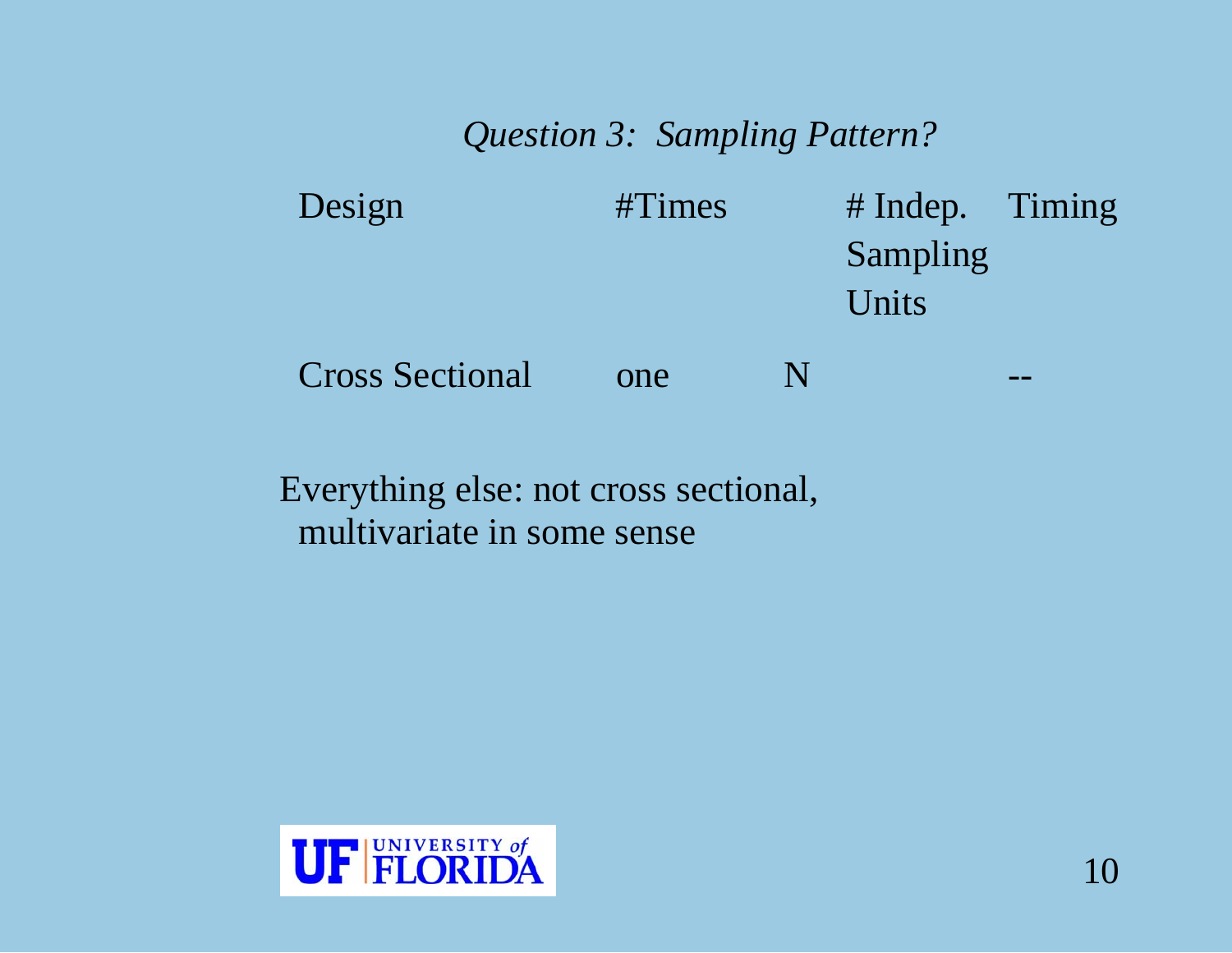

#### Figure 1. Categories of Multivariate Data

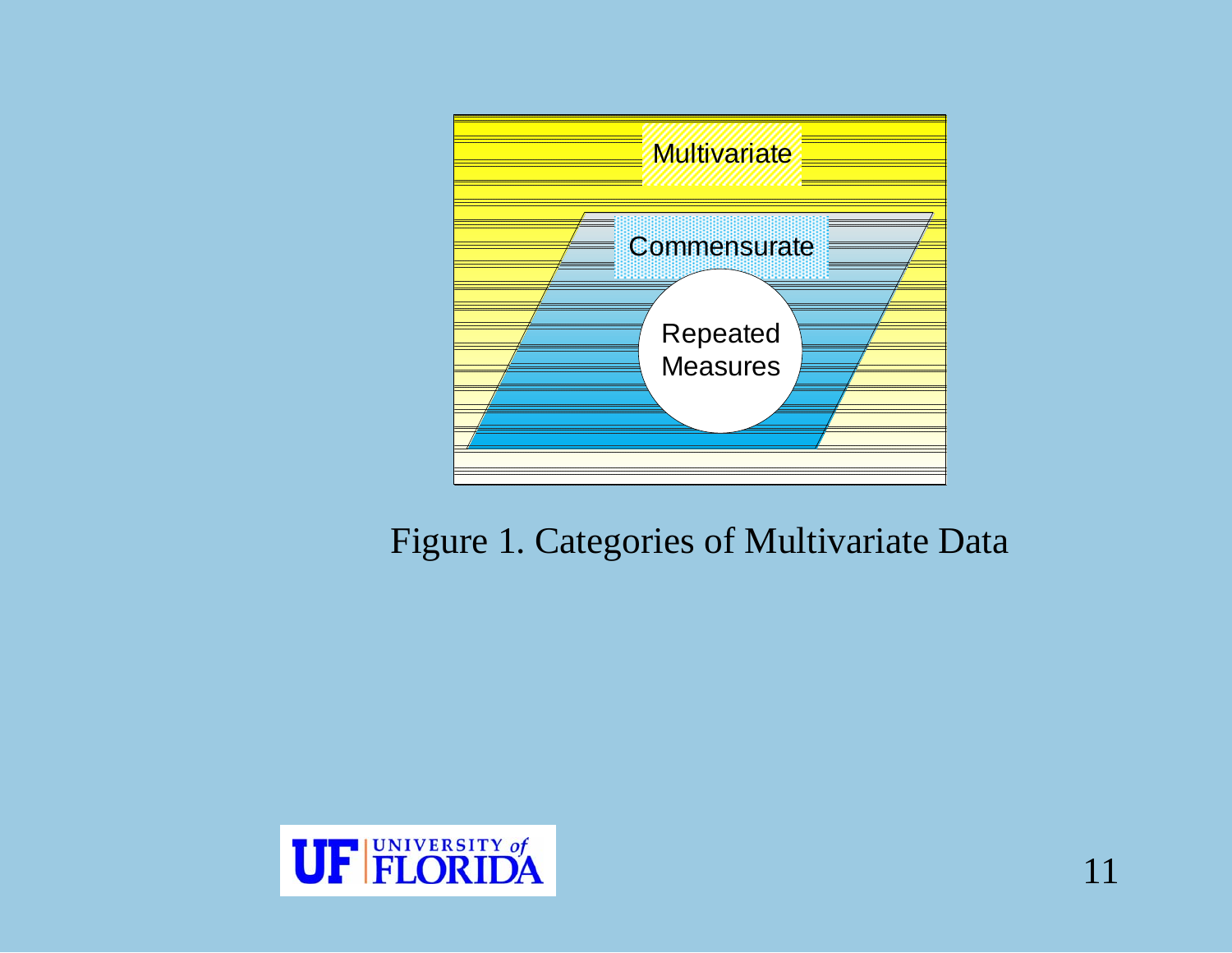All variables measured in same units, *commensurate*.

What is the independent sampling unit, in contrast to the observational unit?# observations  $=$  # ISU  $*$  # Times

 $N = #$  independent sampling units (ISU)

 $p_i = \text{\#}$  observations for independent sampling unit i

$$
n = total \# observations = \sum_{i=1}^{N} p_i
$$

In a cross sectional design  $n = N$  because  $p_i \equiv 1$ 

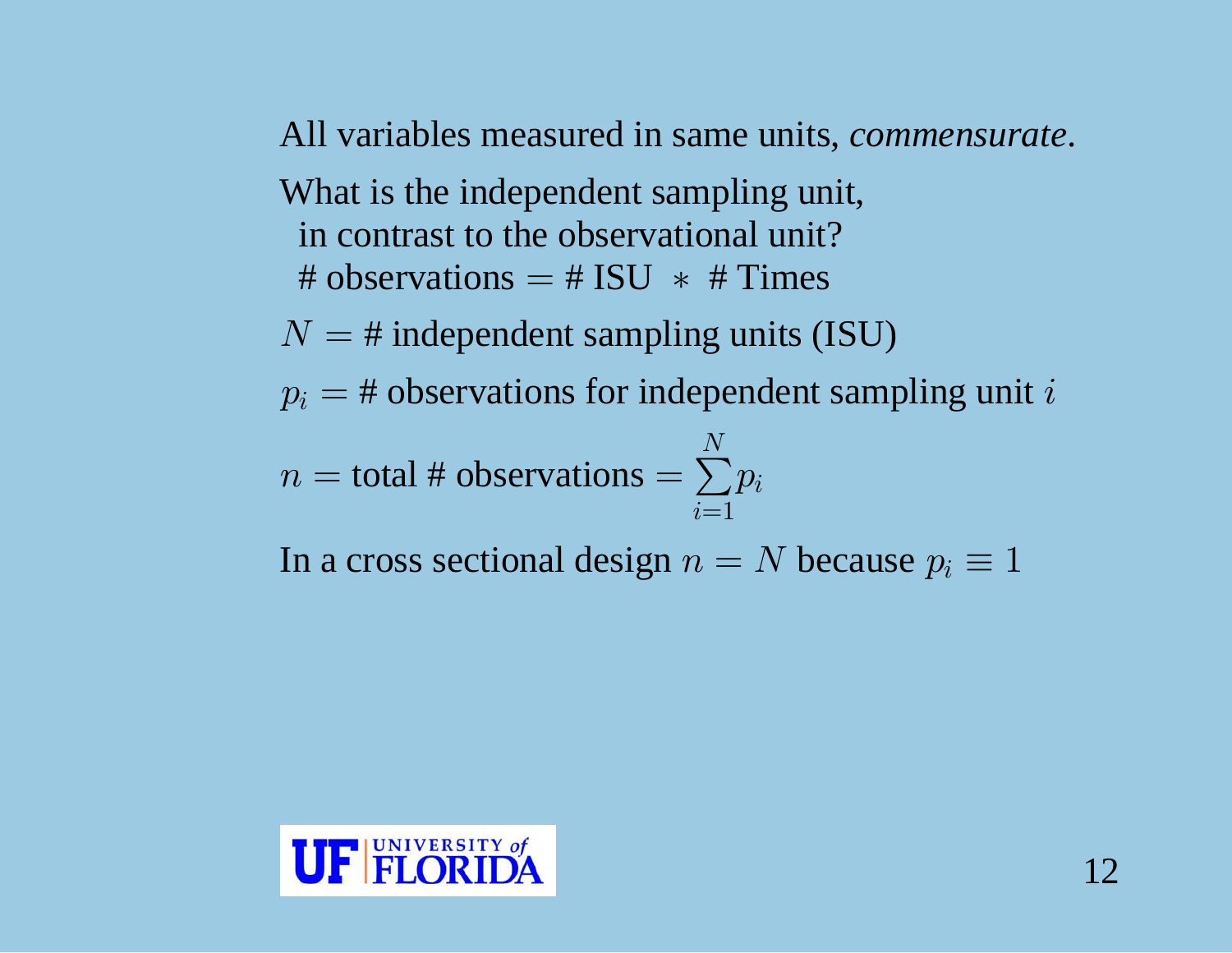#### **Table 1. Repeated Measures Sampling Patterns**

| Type         | # Obs            | #ISU    | Timing       |
|--------------|------------------|---------|--------------|
|              | per ISU          |         |              |
| <b>REPM</b>  | >1               | N       | consistent   |
| Crossover    | $\mathcal{D}$    | N       | alternating  |
| Longitudinal | $p_i$ , varies   | N       | inconsistent |
| Time series  | $\boldsymbol{n}$ |         | regular      |
|              |                  |         |              |
| Cluster      | $p_i$            | # Clust | exchangeable |
| Survey       | $p_i$            | # Clust | exchangeable |

#### Split Plot terminology originated in agriculture

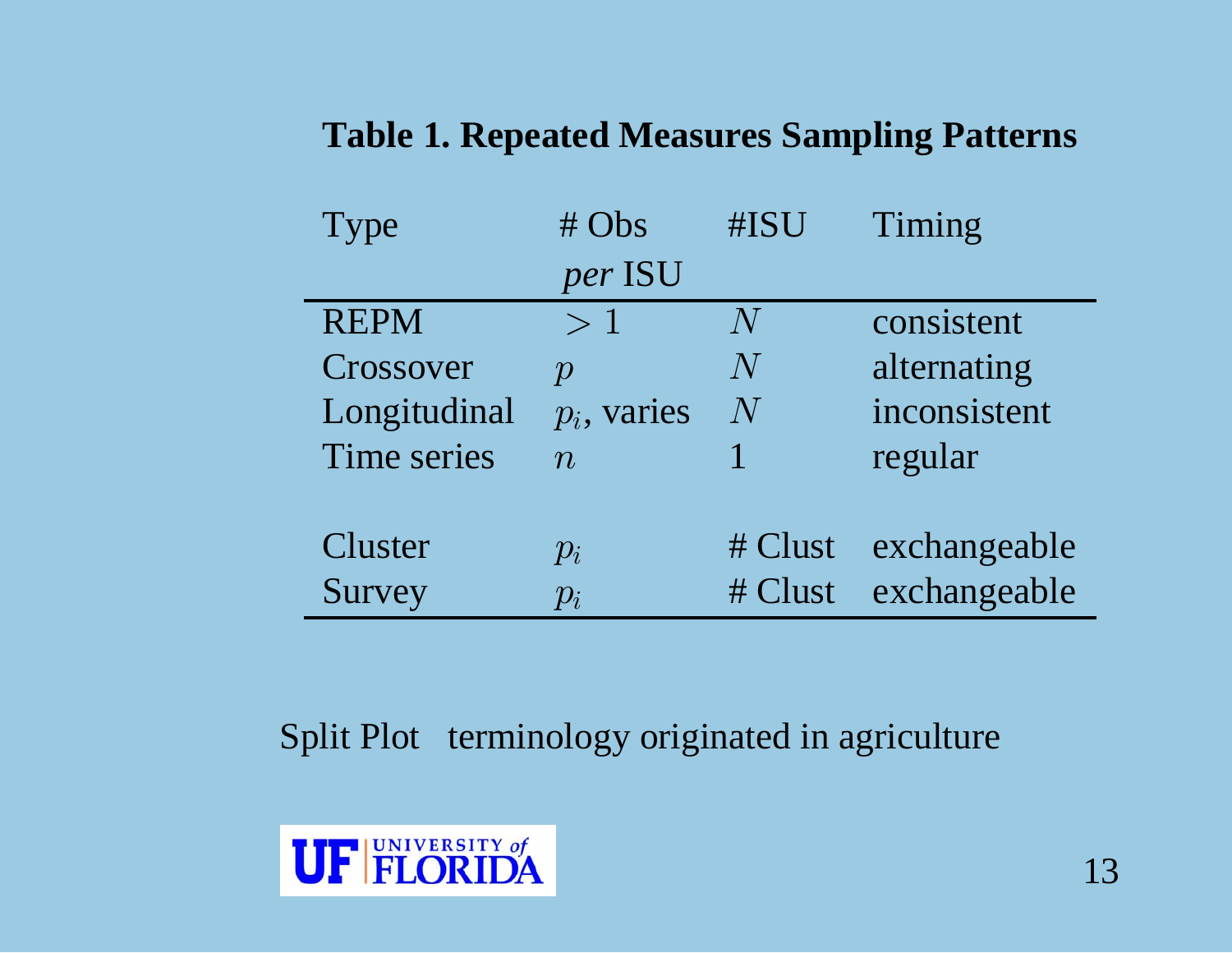Hierarchal, or multilevel data have "nested" sampling, with combinations of dimensions.

Examples of two or more dimensions of sampling: *teeth* within a *person teeth* within a *person* within a *clinic teeth* within a *person* within a *clinic* measured repeatedly over *time*

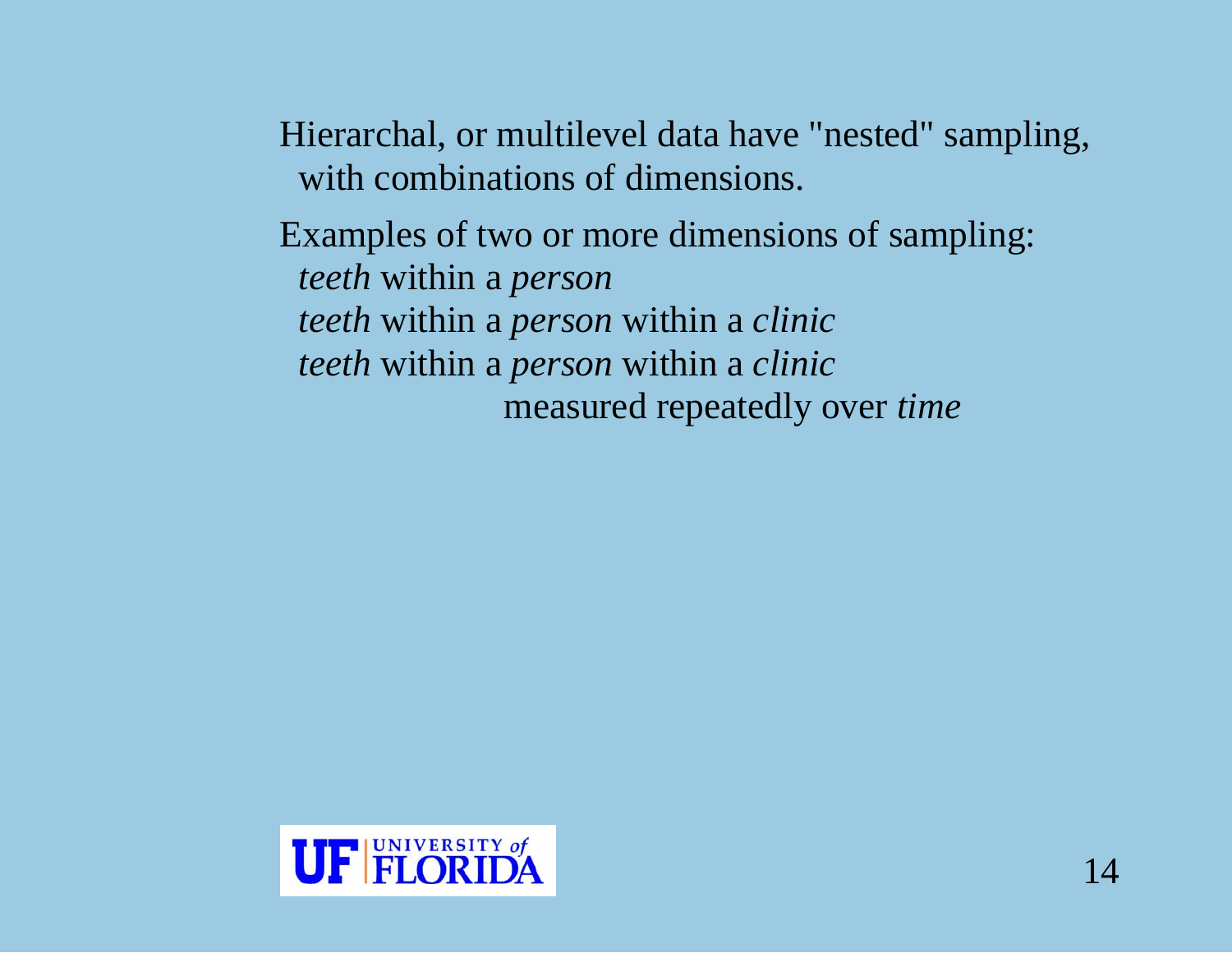*Question 4: # Independent Sampling Units per Response Variable?*

1's?10's?100's? 1000's?

more?

High Dimension, Low Sample Size (HDLSS): Examples of more observations than people: genomics, transcripomics, medical imaging

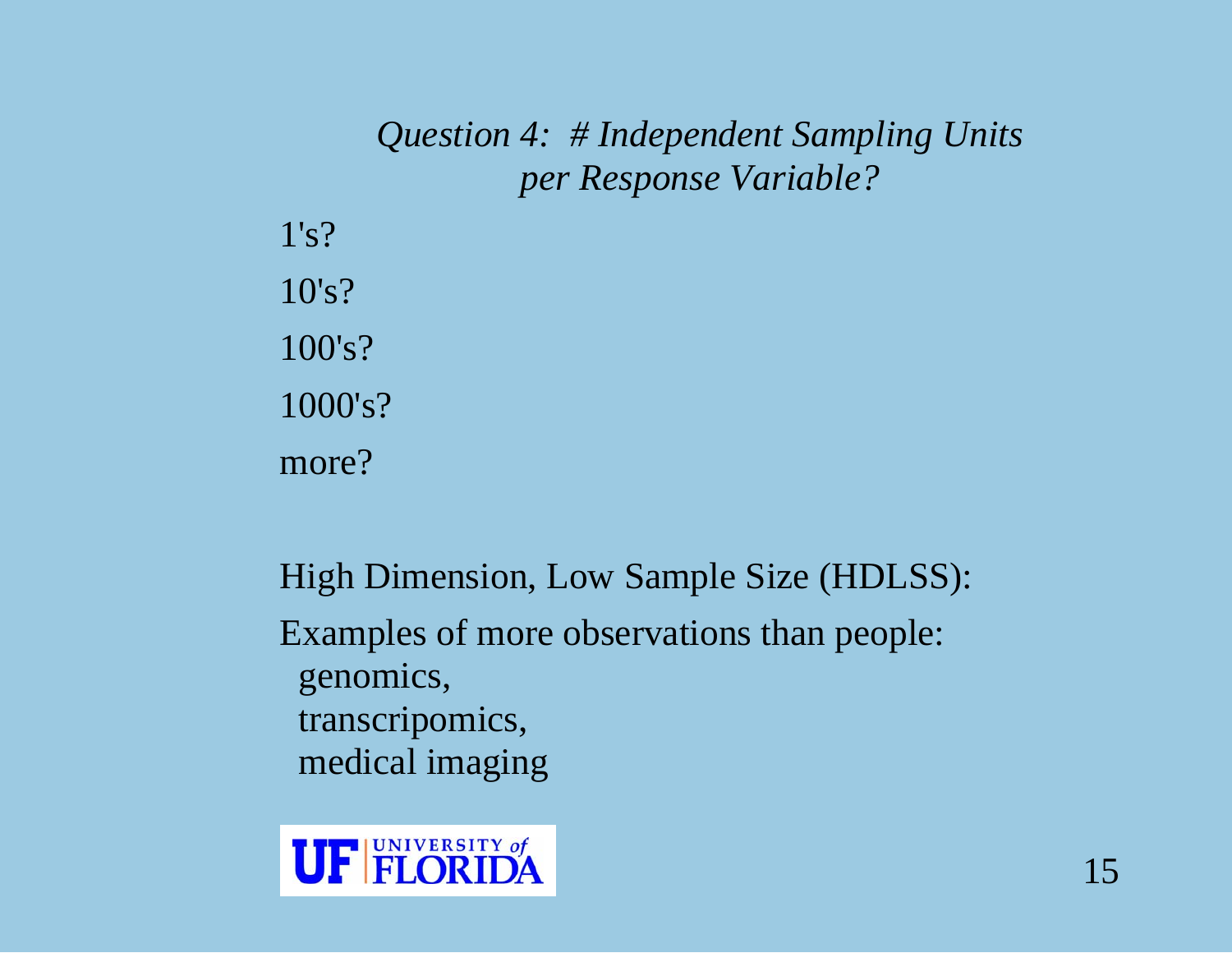Question 1: How Many Variables? Question 2: Variable Types? Question 3: Sampling Scheme? Question 4: # ISUs per Response?

Answers to questions allow recognizing the challenge. Caution: Usage of some definitions varies widely!

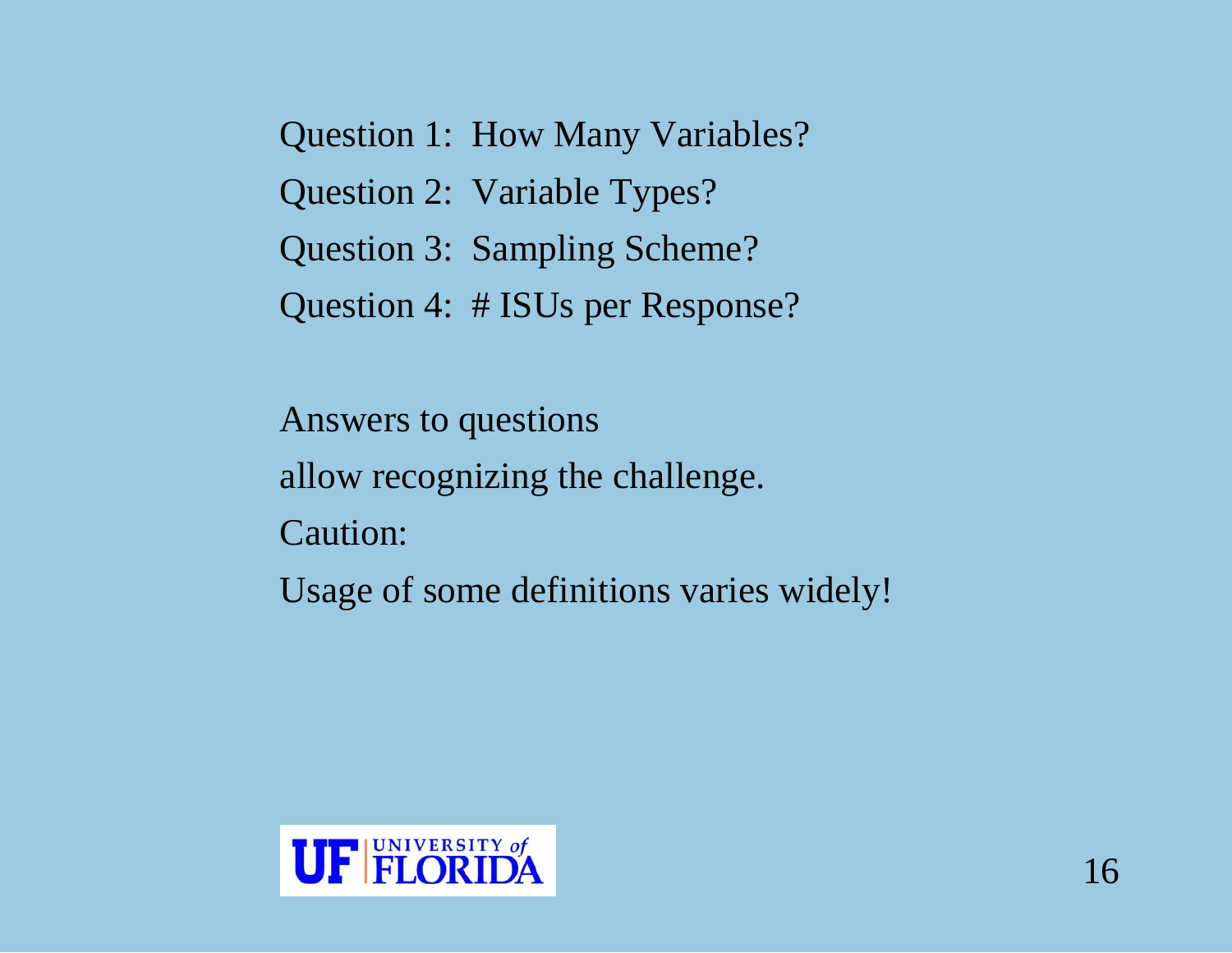*1.4 Analysis Methods* Choosing a Technique

Accurate estimation (means, proportions)?

Defensible inference (type I error rate)?

Property 1: How Many Variables?

Property 2: Variable Types?

Property 3: Sampling Scheme?

Property 4: # Persons per Response?

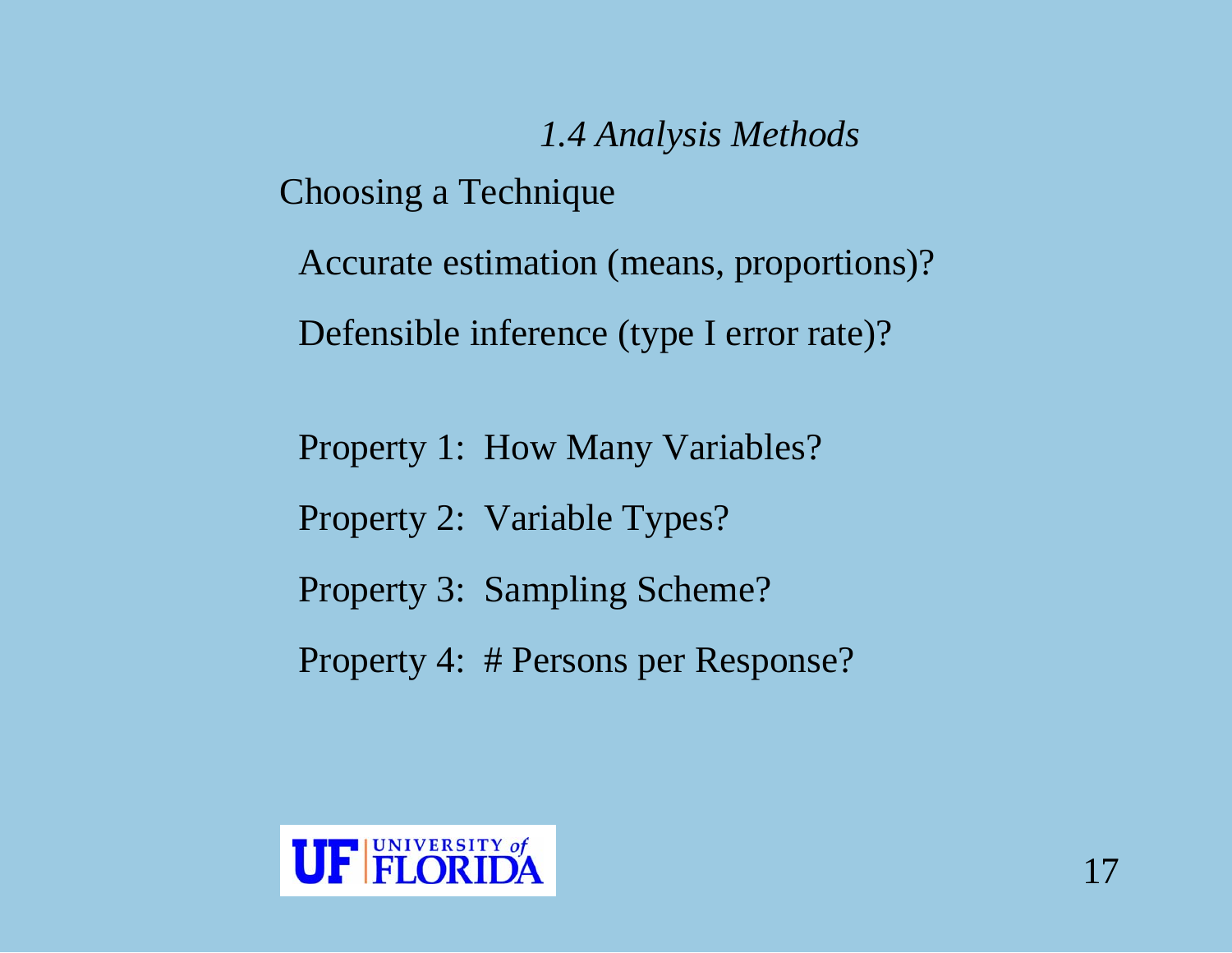$5\times6\times8\times5 = 1200$  answers to 4 questions. Each a potentially distinct analysis. Answer requires a career, not a lecture!

Every analysis an approximation. Seek accurate estimation and defensible inference (tests).

Answers changing every few years due to advances in computing.

"Being a statistician means never having to say you're certain." (ASA T-shirt)

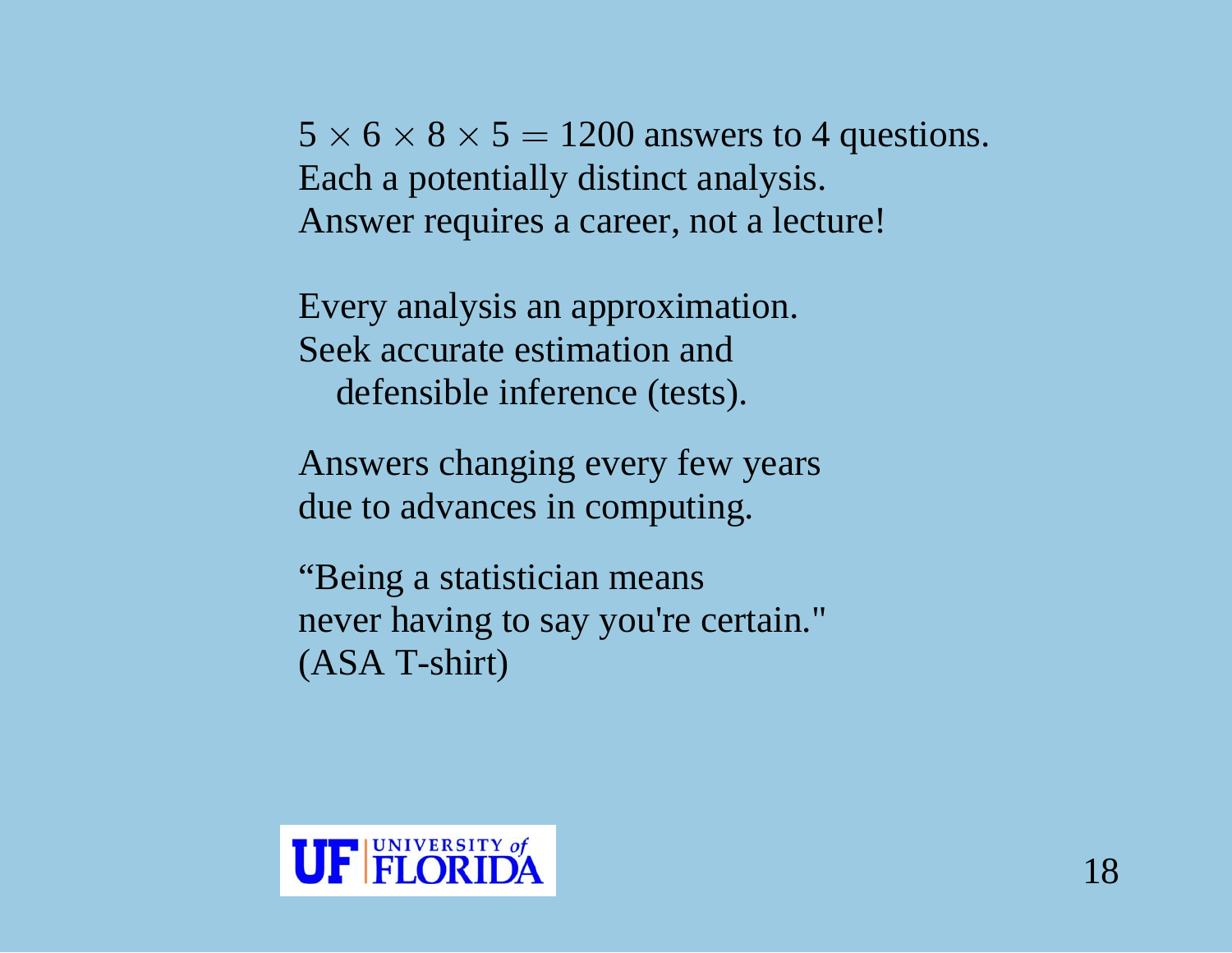Shop smart, learn limitations. Report any limitations in publications.

Accurate small sample tests not available for many interesting REPM models, even assuming Gaussian errors.

Worst problem for non-Gaussian data.

Availability of software to fit a model, even in major packages, does not guarantee method defensible for small N studies.

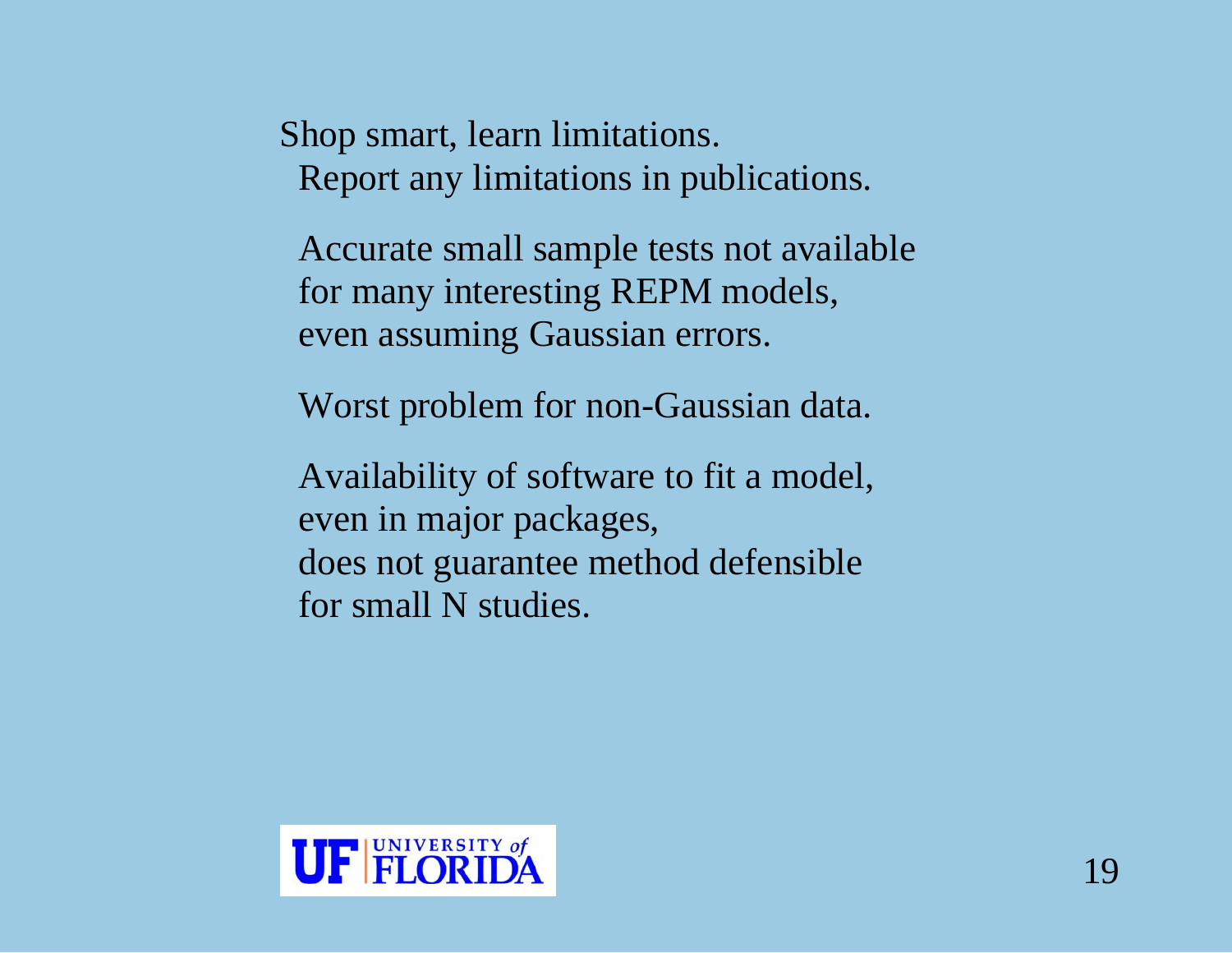## **1. Recognizing The Challenge**

- <sup>r</sup> 1.1 Motivation: *Special Handling*
- $\sqrt{ }$  1.2 Definitions
- <sup>r</sup> 1.3 Diagnosis: *Answer 4 Questions*
- $\sqrt{1.4}$  Analysis Methods

## **2. Achieving Good Power**

2.1 Use the Highest Scale Possible 2.2 Align Power Analysis with Data Analysis 2.3 Conduct Sensitivity Analysis

## **3. Overview of Using GLIMMPSE**

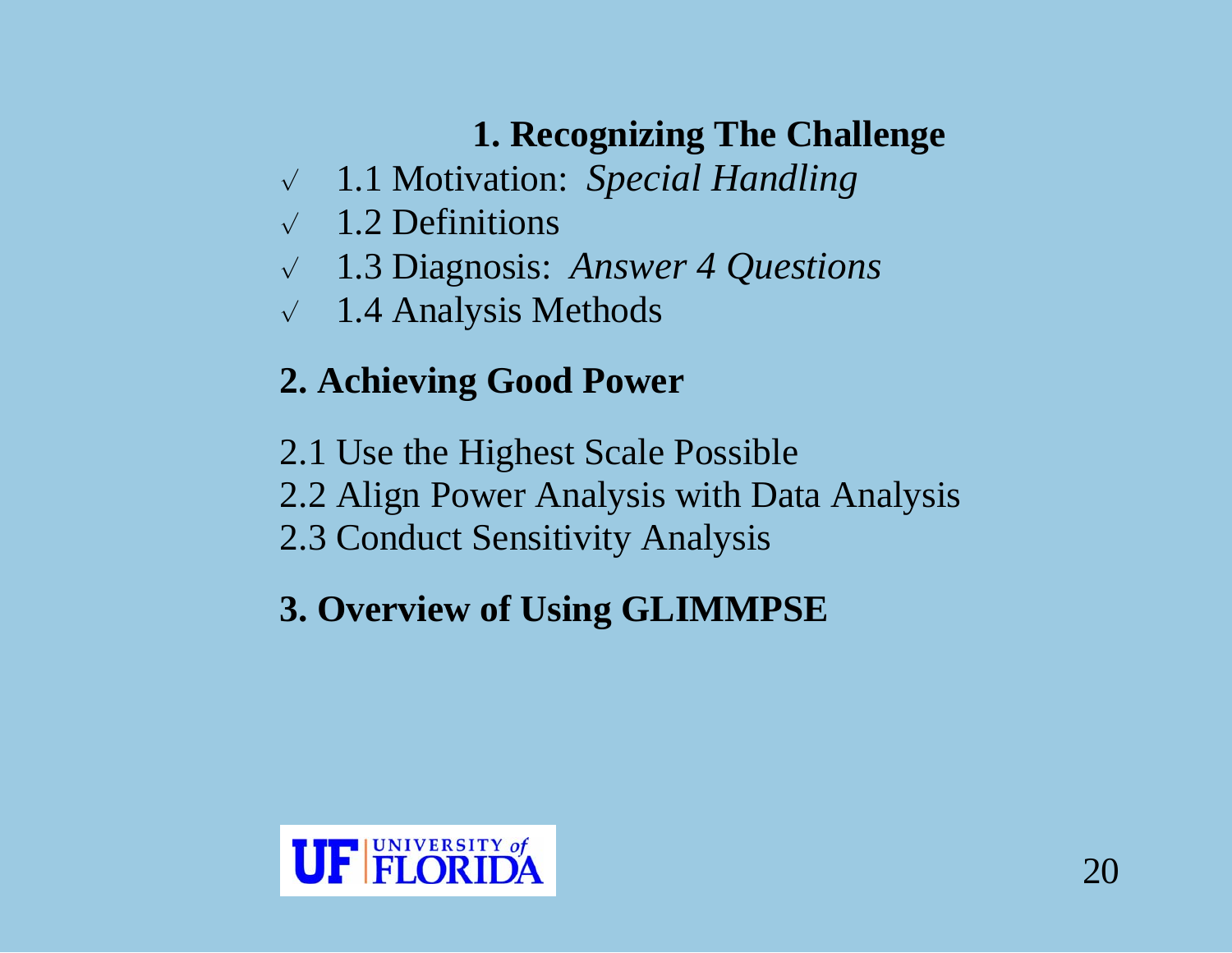*2.1 Use the Highest Scale Possible* Nominal, ordinal, (interval, ratio).

RC MacCallum, S Zhang, KJ Preacher, and DD Rucker (2002) On the Practice of Dichotomization of Quantitative Variables

and subsequent related papers attempting to fight back.

Clinical thinking encourages

(I have seen opposite position)

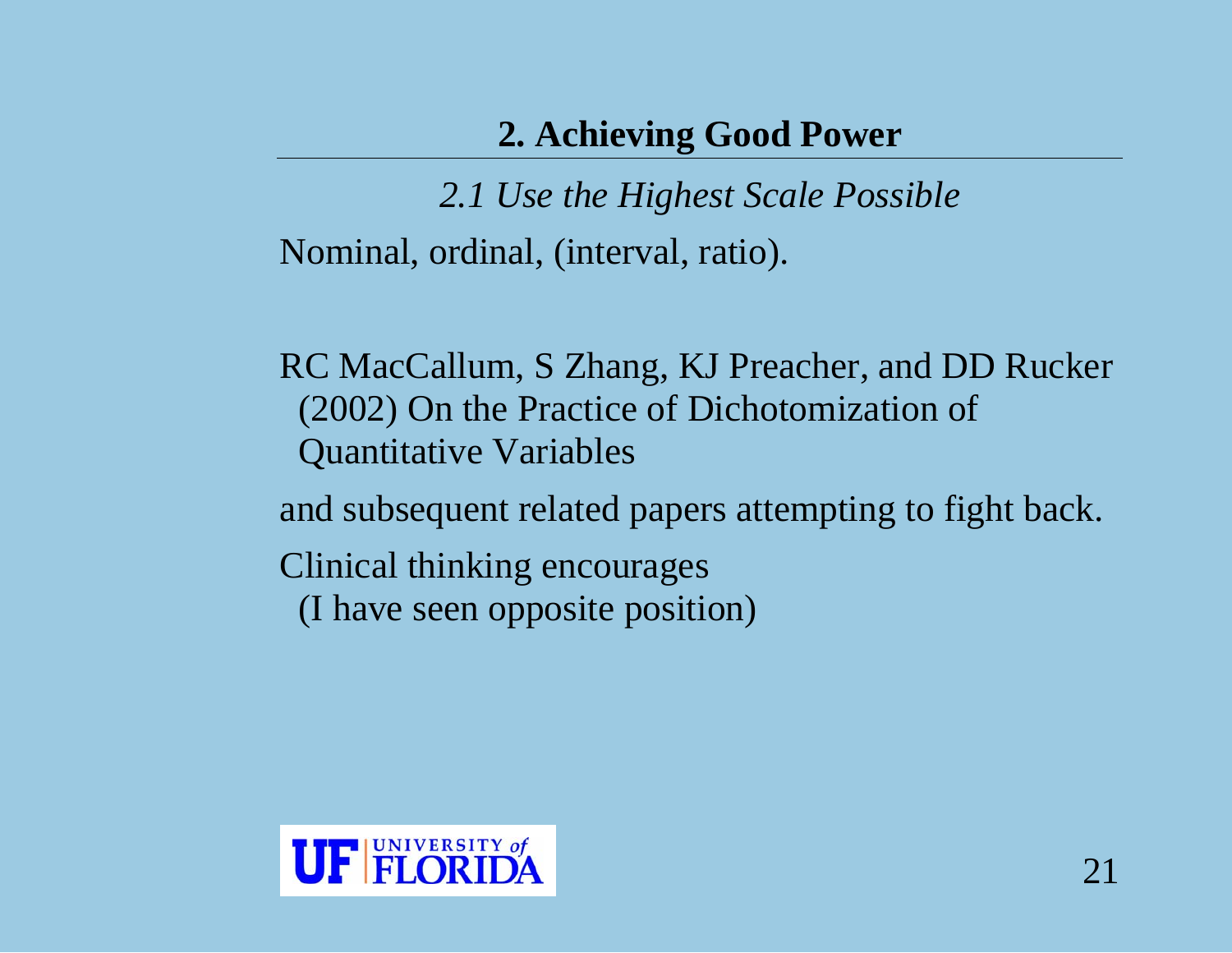*2.2 Align Power Analysis with Data Analysis*

Method must match method;

hypothesis must match hypothesis.

Muller, LaVange, Ramey and Ramey (1992) examples of t test power being wrong for repeated measures: low example (child growth), high example (kidney disease).

Test what must be tested, but may not have high power. Seek high power for what you predict.

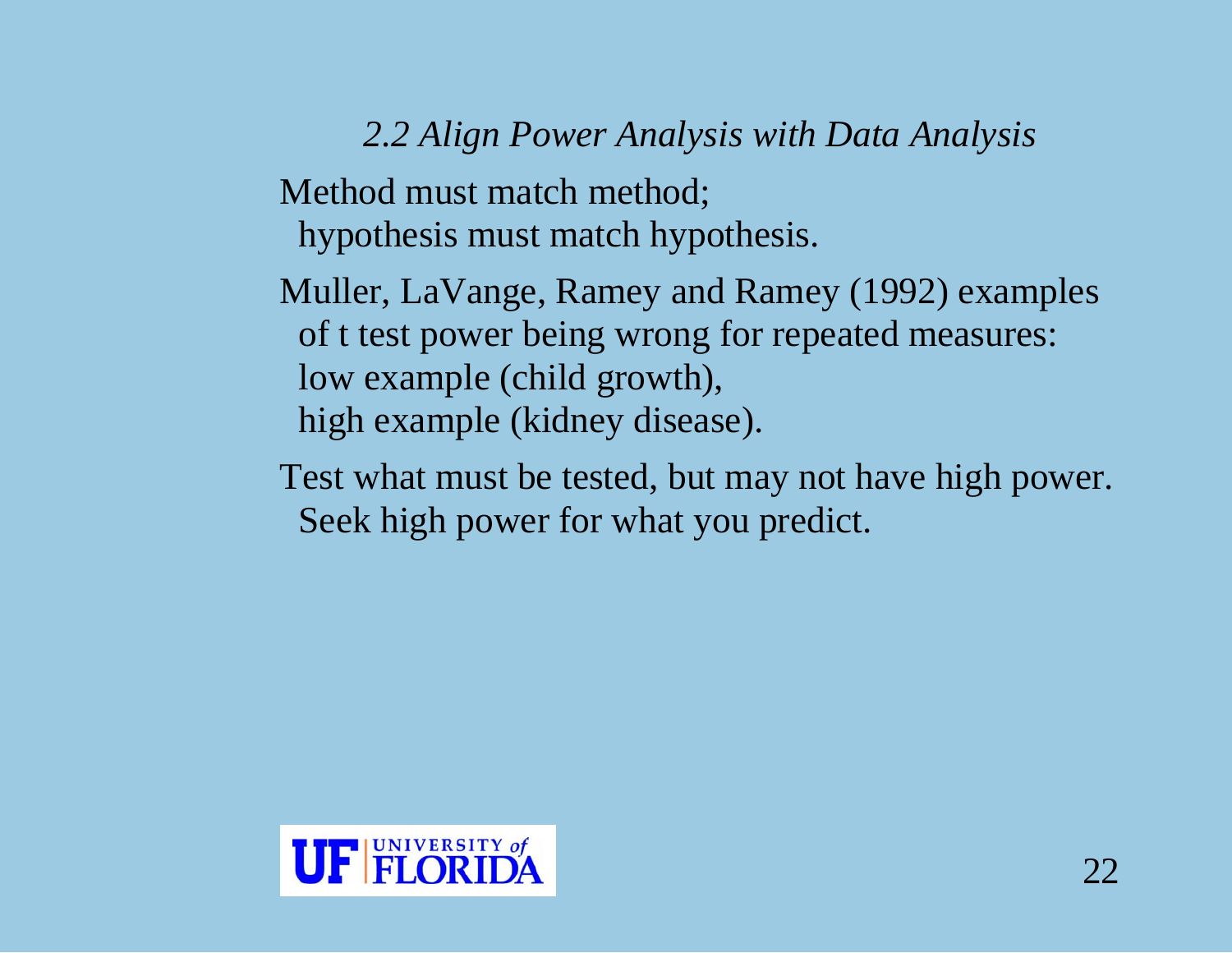*2.3 Conduct Sensitivity Analysis*

Change dimensions, and ratios of dimensions.

How many people, but also repeated measures, clusters, blocks.

Use smart spacing.

a) log2(dose), i.e. doublings: 2, 4, 8 mg/kg, weeks, etc. b) Use only Min and Max for early science. Omit middle doses.

Create power curves.

Try different variances for continuous data.

Try difference event rates for binary outcome.

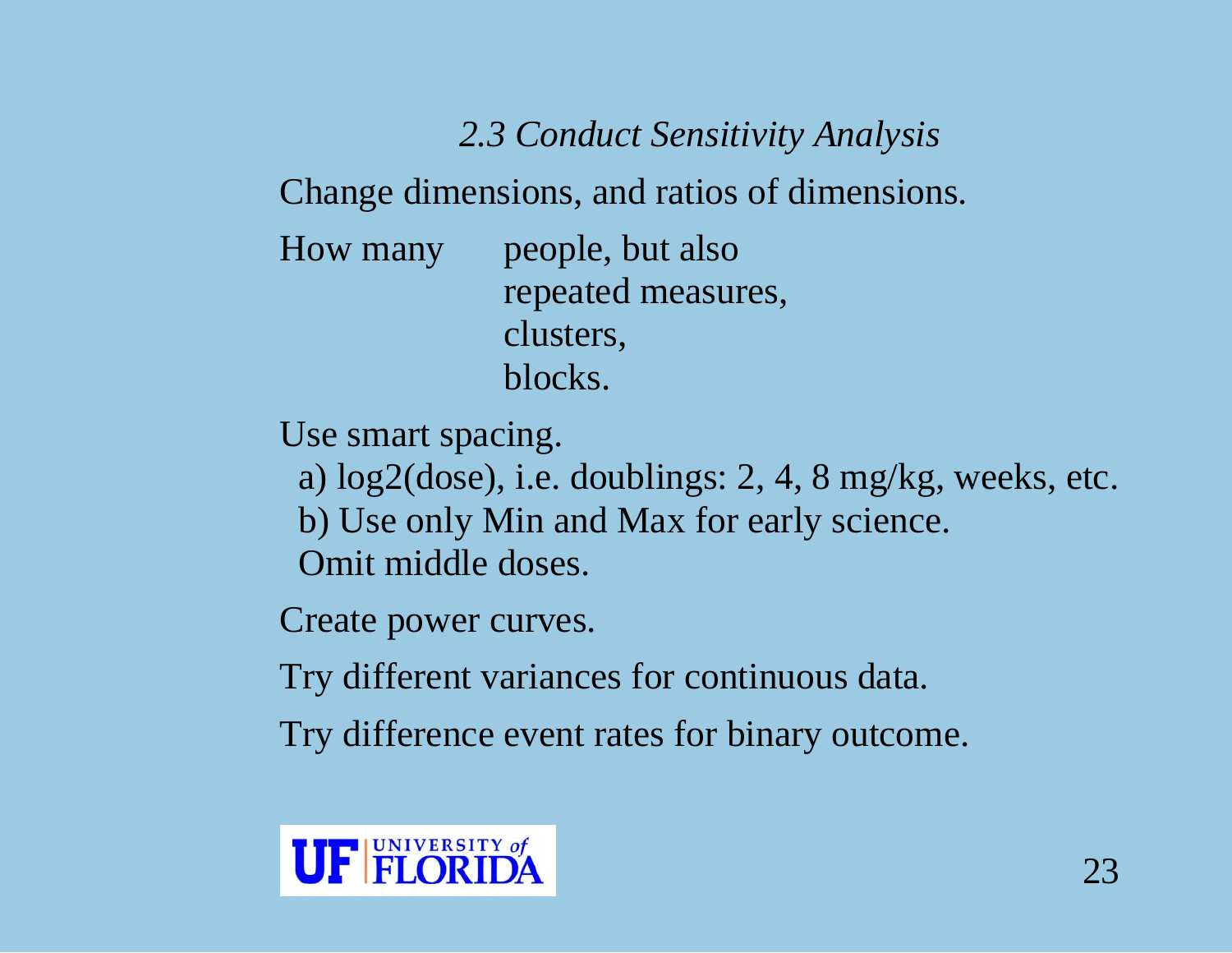Use confidence intervals for power values based on estimates (Taylor and Muller, 1995). Available in GLIMMPSE (? now or soon).

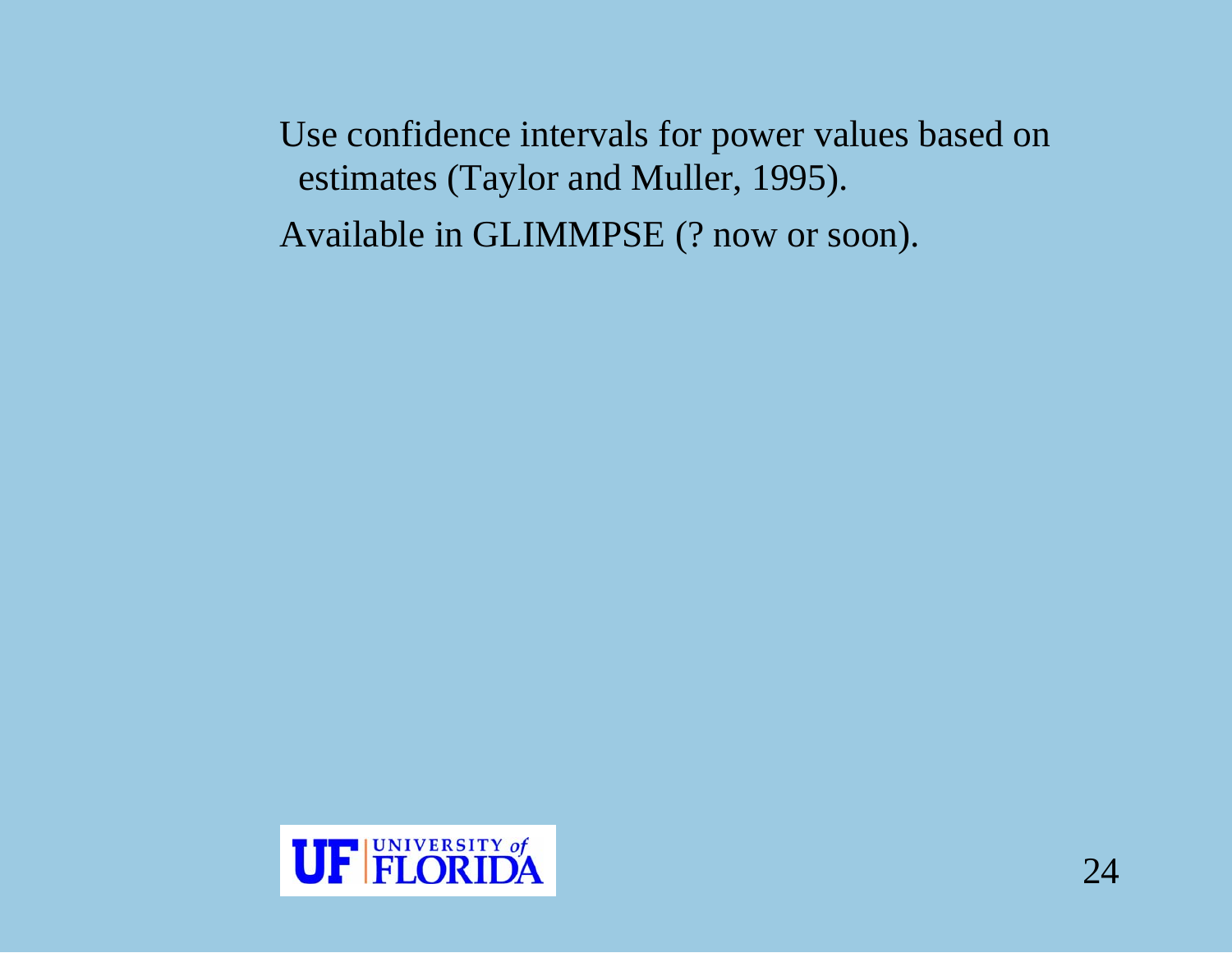#### **1. Recognizing The Challenge**

- $\sqrt{1.1}$
- $\sqrt{1.2}$
- $\sqrt{1.3}$
- $\sqrt{1.4}$

## **2. Achieving Good Power**

- $\sqrt{2.1}$  Use the Highest Scale Possible
- $\sqrt{2.2}$  Align Power Analysis with Data Analysis
- $\sqrt{2.3}$  Conduct Sensitivity Analysis

#### 3. **Overview of Using GLIMMPSE** From APA presentation: slides 70-125